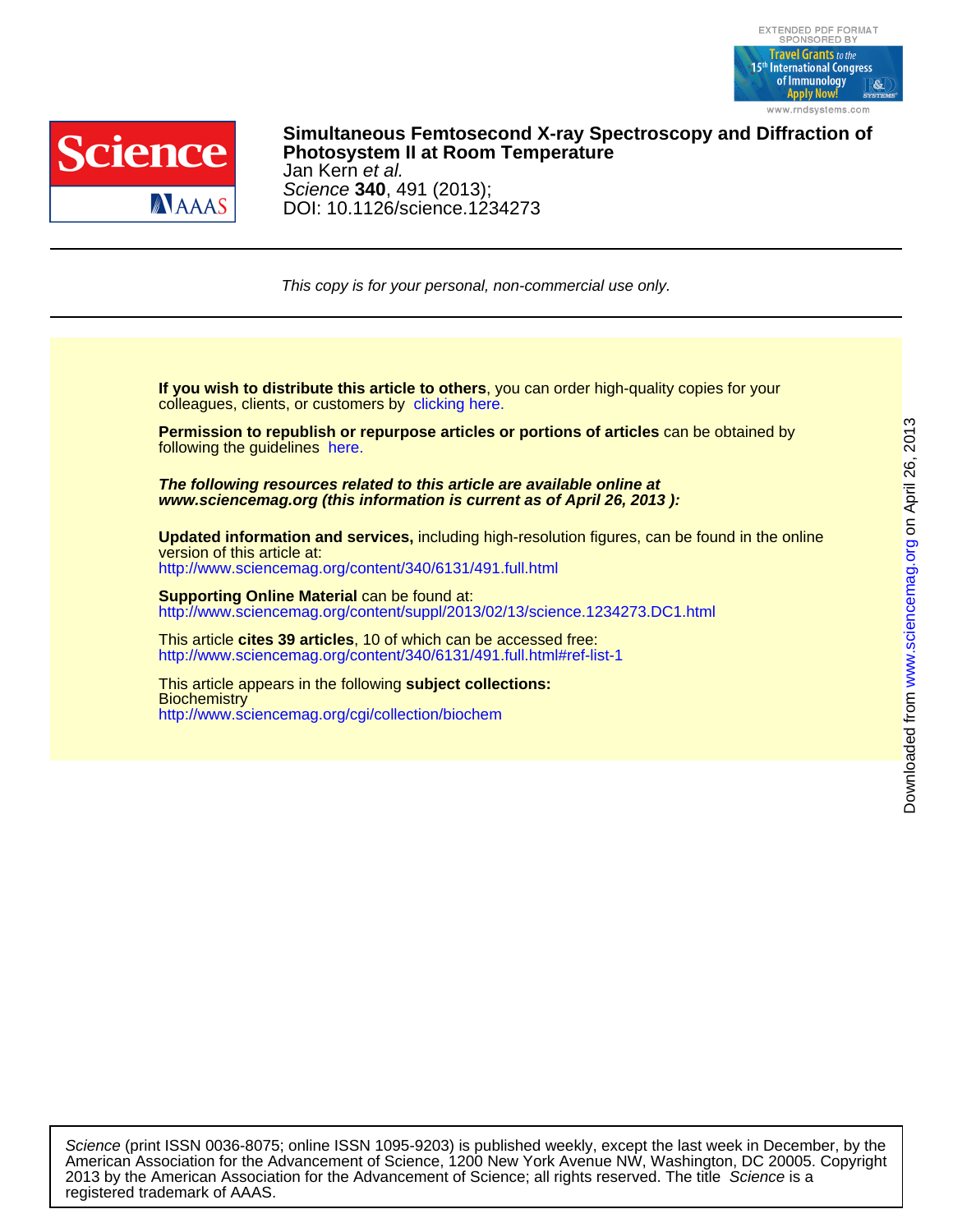the observed relationships between recruitment/ survival and mismatch  $(21)$ , and projected the population forward in time under the same three scenarios of climate change as described in  $(27)$ . For each scenario, predicted changes in PM were first calculated using output from models of great tit and caterpillar phenology described in (27) and then used as inputs to the current simulation model. The simulations showed that a gradual decline in population size would result if PM increases over the next century (assuming no evolutionary response and the same DDC in recruitment rates as observed in the historical data), with the decline being strongest under the most extreme scenario of climate change (Fig. 3A). When DDC in recruitment rates was 'turned off' in the simulations, the rate of population decline for each scenario became substantially stronger (Fig. 3B). This demonstrates that DDC modulates the impacts of mismatch on population growth by partially buffering the population from otherwise more rapid declines.

We found that increasing phenological mismatch driven by climate change had little effect on population growth rates over a study period of almost four decades, despite intensifying directional selection on laying dates. Population numbers therefore remained stable even though late spring temperatures increased by 3.7°C (21). Density dependence within the life cycle partially buffered population growth rate against the negative effects of environmental change, in effect dampening the demographic cost of directional selection. Indeed, theory suggests that the magnitude of the lag load will depend on the form and strength of density regulation, as well as the magnitude of stochastic environmental fluctuations (28). The DDC mechanism we describe here is therefore likely to be of general importance in a wide range of species. For example, Wilson and Arcese (29) found that the population growth of song sparrows was not affected by year-to-year variation in the timing of breeding, despite the latter being strongly correlated with climate. They suggested, but did not demonstrate explicitly, that DDC in recruitment rates could explain this uncoupling. Similar buffering mechanisms might also play a role in dampening the effects of climate change on density-regulated mammal populations, although reductions in mean fitness may be unavoidable when large phenological changes occur (30). Further studies characterizing the lag load in wild populations with different life histories will be crucial to understanding and predicting climate change impacts on population dynamics. Evolutionary adaptation will be critical for persistence in the long run  $(27)$ , but our results imply that considerable directional selection might be demographically tolerable on decadal time scales without immediate population declines, effectively buying time for microevolution to restore adaptation.

#### References and Notes

- 1. J. G. Kingsolver, D. W. Pfennig, Bioscience 57, 561 (2007). 2. D. S. Falconer, T. F. C. Mackay, Introduction to
- Quantitative Genetics (Longmans Green, Harlow, Essex, UK, ed. 4, 1996).
- 3. M. E. Visser, Proc. Biol. Sci. 275, 649 (2008).
- 4. L. M. Chevin, R. Lande, G. M. Mace, PLoS Biol. 8, e1000357 (2010).
- 5. M. Lynch, R. Lande, in Biotic Interactions and Global Change, P. M. Kareiva, J. G. Kingsolver, R. B. Huey, Eds. (Sinauer, Sunderland, MA, 1993), pp. 234–250.
- 6. R. Bürger, M. Lynch, Evolution 49, 151 (1995).
	- 7. J. J. Hellmann, M. Pineda-Krch, Biol. Conserv. 137, 599 (2007).
- 8. R. Lande, Evolution 61, 1835 (2007).
- 9. R. Lande, S. Shannon, Evolution 50, 434 (1996).
- 10. R. Gomulkiewicz, R. D. Holt, Evolution 49, 201 (1995). 11. M. T. Kinnison, N. G. Hairston, Funct. Ecol. 21, 444 (2007).
- 12. R. Bürger, C. Krall, in Evolutionary Conservation Biology, R. Ferriere, U. Dieckmann, D. Couvet, Eds. (Cambridge Univ. Press, Cambridge, 2004), pp. 171–187.
- 13. N. G. Hairston Jr., S. P. Ellner, M. A. Geber, T. Yoshida, J. A. Fox, Ecol. Lett. 8, 1114 (2005).
- 14. M. E. Visser, C. Both, Proc. Biol. Sci. 272, 2561 (2005).
- 15. A. J. Miller-Rushing, T. T. Hoye, D. W. Inouye, E. Post, Philos. Trans. R. Soc. London Ser. B 365, 3177 (2010).
- 16. M. E. Visser, A. J. van Noordwijk, J. M. Tinbergen, C. M. Lessells, Proc. R. Soc. London B Biol. Sci. 265, 1867 (1998).
- 17. M. E. Visser, L. J. M. Holleman, P. Gienapp, Oecologia 147, 164 (2006).
- 18. A. Charmantier et al., Science 320, 800 (2008).
- 19. A. J. van Noordwijk, R. H. McCleery, C. M. Perrins, J. Anim. Ecol. 64, 451 (1995).
- 20. V. Grøtan et al., J. Anim. Ecol. 78, 447 (2009). 21. Materials and methods are available as supplementary
- materials on Science Online. 22. D. W. Thomas, J. Blondel, P. Perret, M. M. Lambrechts,
- J. R. Speakman, Science 291, 2598 (2001). 23. T. E. Reed, S. Jenouvrier, M. E. Visser, J. Anim. Ecol. 82, 131 (2013).
- 24. C. Both, M. E. Visser, N. Verboven, Proc. R. Soc. London B Biol. Sci. 266, 465 (1999).
- 25. M. S. Boyce, A. Sinclair, G. C. White, Oikos 87, 419 (1999).
- 26. K. A. Rose, J. H. Cowan, K. O. Winemiller, R. A. Myers, R. Hilborn, Fish Fish. 2, 293 (2001).
- 27. P. Gienapp et al., Philos. Trans. R. Soc. London Ser. B 368, 20120289 (2013).
- 28. R. Lande, S. Engen, B. E. Saether, Philos. Trans. R. Soc. London Ser. B 364, 1511 (2009).
- 29. S. Wilson, P. Arcese, Proc. Natl. Acad. Sci. U.S.A. 100, 11139 (2003).
- 30. J. E. Lane, L. E. B. Kruuk, A. Charmantier, J. O. Murie, F. S. Dobson, Nature 489, 554 (2012).
- 31. A. Gosler, The Great Tit (Hamlyn, London, 1993).
- 32. V. Bauchau, A. Van Noordwijk, J. Appl. Stat. 22, 1031 (1995).
- 33. H. Schielzeth, Methods Ecol. Evol. 1, 103 (2010).

Acknowledgments: Stichting Nationaal Park De Hoge Veluwe kindly gave permission to work in their woodlands. The authors thank the many fieldworkers who have contributed to data collection over the years. M. Kinnison, R. Waples, K. Lessells, and P. Gienapp provided valuable comments. M.E.V. is supported by a Netherlands Organisation for Scientific Research–VICI grant. M.E.V. supervised the long-term population study; T.E.R., M.E.V., B.-E.S., V.G., and S.J. conceived the questions and analyses; T.E.R. and V.G. analyzed the data; and T.E.R. and M.E.V. wrote the paper. Data, results, and the R code for the simulation model are available on Dryad (http://datadryad.org).

#### Supplementary Materials

www.sciencemag.org/cgi/content/full/340/6131/488/DC1 Materials and Methods Figs. S1 and S2 References (31–33)

16 November 2012; accepted 21 February 2013 10.1126/science.1232870

## Simultaneous Femtosecond X-ray Spectroscopy and Diffraction of Photosystem II at Room Temperature

Jan Kern, $1,2$  Roberto Alonso-Mori,<sup>2</sup> Rosalie Tran,<sup>1</sup> Johan Hattne,<sup>1</sup> Richard J. Gildea,<sup>1</sup> Nathaniel Echols,<sup>1</sup> Carina Glöckner,<sup>3</sup> Julia Hellmich,<sup>3</sup> Hartawan Laksmono,<sup>4</sup> Raymond G. Sierra,<sup>4</sup> Benedikt Lassalle-Kaiser,<sup>1</sup>\* Sergey Koroidov,<sup>5</sup> Alyssa Lampe,<sup>1</sup> Guangye Han,<sup>1</sup> Sheraz Gul,<sup>1</sup> Dörte DiFiore,<sup>3</sup> Despina Milathianaki,<sup>2</sup> Alan R. Fry,<sup>2</sup> Alan Miahnahri,<sup>2</sup> Donald W. Schafer,<sup>2</sup> Marc Messerschmidt,<sup>2</sup> M. Marvin Seibert,<sup>2</sup> Jason E. Koglin,<sup>2</sup> Dimosthenis Sokaras,<sup>6</sup> Tsu-Chien Weng,<sup>6</sup> Jonas Sellberg,<sup>6,7</sup> Matthew J. Latimer,<sup>6</sup> Ralf W. Grosse-Kunstleve,<sup>1</sup> Petrus H. Zwart,<sup>1</sup> William E. White,<sup>2</sup> Pieter Glatzel,<sup>8</sup> Paul D. Adams,<sup>1</sup> Michael J. Bogan,<sup>2,4</sup> Garth J. Williams,<sup>2</sup> Sébastien Boutet,<sup>2</sup> Johannes Messinger,<sup>5</sup> Athina Zouni,<sup>3</sup> Nicholas K. Sauter,<sup>1</sup> Vittal K. Yachandra, $1$ † Uwe Bergmann, $2$ † Junko Yano $1$ †

Intense femtosecond x-ray pulses produced at the Linac Coherent Light Source (LCLS) were used for simultaneous x-ray diffraction (XRD) and x-ray emission spectroscopy (XES) of microcrystals of photosystem II (PS II) at room temperature. This method probes the overall protein structure and the electronic structure of the  $Mn_4$ CaO<sub>5</sub> cluster in the oxygen-evolving complex of PS II. XRD data are presented from both the dark state  $(S_1)$  and the first illuminated state  $(S_2)$  of PS II. Our simultaneous XRD-XES study shows that the PS II crystals are intact during our measurements at the LCLS, not only with respect to the structure of PS II, but also with regard to the electronic structure of the highly radiation-sensitive  $Mn_4$ CaO<sub>5</sub> cluster, opening new directions for future dynamics studies.

The of the metalloenzymes most critical<br>for sustaining aerobic life is photosys-<br>tem II (PS II)—a membrane-bound profor sustaining aerobic life is photosystem II (PS II)—a membrane-bound pro-

tein complex found in green plants, algae, and cyanobacteria—that catalyzes the light-driven water oxidation reaction. The oxidation equivalents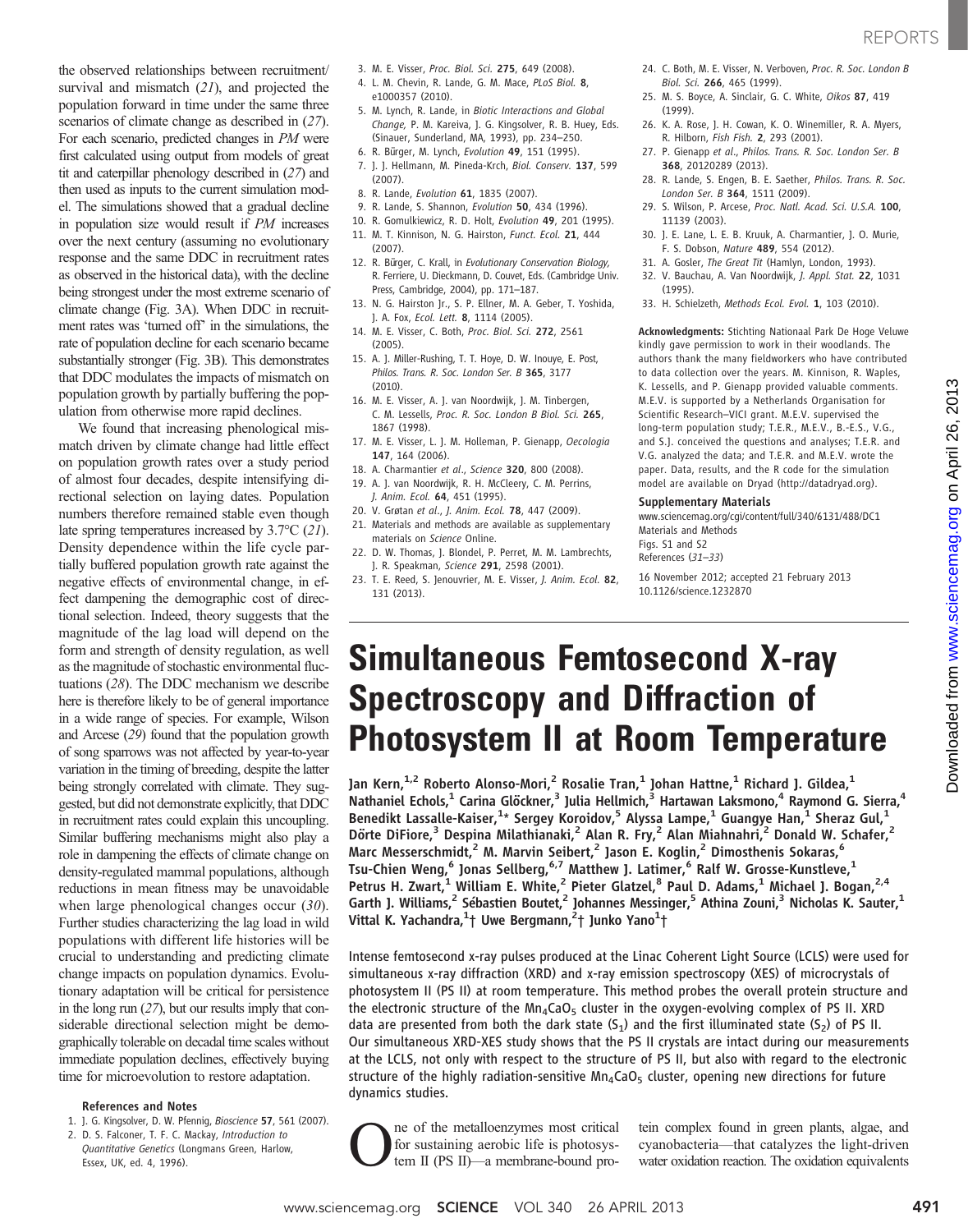generated by the absorption of four photons by the PS II reaction center are stored in the four consecutive redox states of a  $Mn_4CaO_5$  cluster, known as the  $S_i$  ( $i = 1$  to 4) states. The accumulated energy is used in the concerted oxidation of two molecules of water to form dioxygen  $(1)$ , returning the catalyst to the most reduced  $S<sub>0</sub>$  state in the Kok cycle (Scheme 1). Due to its efficient catalysis of the demanding four-electron and four-proton chemistry of water oxidation, the  $Mn_4CaO<sub>5</sub>$  cluster has been a model system for synthesizing inorganic water oxidation catalysts (2, 3).

The structure of PS II in its dark stable state  $(S<sub>1</sub>)$  was studied extensively using x-ray diffraction (XRD) measurements on cryo-cooled crystals  $(4-7)$  at synchrotron radiation  $(SR)$  sources with resolutions ranging from 3.8 to 1.9 Å. One inherent limitation of XRD measurements on this system, however, is the high radiation sensitivity of the  $Mn_4CaO<sub>5</sub>$  cluster. An increase of the average metal-ligand and metal-metal distances is observed in the XRD data as compared with the extended x-ray absorption fine structure (EXAFS) data that were collected below the threshold of radiation damage [reviewed in  $(8)$ ], indicating that the structure of the cluster is either altered or disrupted. Such specific damage (photoreduction of the metal center) (9, 10) occurred despite the fact that all XRD measurements were carried out at cryogenic temperatures of 100 to 150 K. It is now generally recognized that for some other redox-active metalloproteins, it is difficult to obtain intact structures with SR-based XRD, even at cryogenic temperatures (11, 12). Recently, a new approach to protein crystallography was demonstrated at the X-ray Free-Electron Laser (XFEL) of the Linac Coherent Light Source (LCLS), with ultrashort x-ray pulses of high intensity enabling collection of diffraction data at room temperature (RT) before the onset of radiation damage in various systems  $(13–18)$ .

Whereas XRD is powerful in determining the overall protein structure, various x-ray spectroscopy techniques can provide critical complementary information about the active site due to their element and chemical sensitivity (8, 19–22).

To understand the intricate interplay between protein and metal cofactors that allows complex reactions, it is desirable to combine both approaches in time-resolved studies under functional conditions.

Among the various spectroscopic methods, nonresonant x-ray emission spectroscopy (XES) probes occupied electron levels (see Fig. 1, bottom right). In particular, the  $K\beta_{1,3}$  line is a probe of the number of unpaired 3d electrons, hence providing information about the oxidation and/or spin state (22). Experimentally, XES performed using an energy-dispersive x-ray spectrometer (23) is particularly well suited for such combined shot-by-shot studies, as excitation energies above the 1s core hole of first-row transition metals are also ideal for XRD; therefore, neither incident nor emitted photon energy need to be scanned. Although it has been demonstrated that the shotby-shot approach can probe the atomic structure of intact proteins at high resolution (17), the question has remained whether ultrabright femtosecond pulses can also probe the intact electronic structure of active centers such as the

 $Mn_4CaO<sub>5</sub>$  cluster. This is by no means obvious, because, in contrast to XRD, in which radiationinduced damage leads to loss of diffractivity, such a self-termination of the signal is not expected in XES, and electronic structural changes happen on a much faster time scale than a Coulomb explosion. Recently, we used solutions of Mn model systems (24) in a liquid jet (25) at LCLS to demonstrate the feasibility of RT femtosecond  $K\beta$  XES.

Building on the feasibility of these separate femtosecond XRD studies of PS II (18) and femtosecond XES results, we have designed an experimental setup for simultaneous XRD and XES data collection at the LCLS. We used XES to determine the electronic-state integrity of the  $Mn_4CaO<sub>5</sub>$  cluster. Simultaneously, we used a visible-laser pump (centered at 527 nm) and an x-ray laser probe to collect RT XRD measurements of the  $S_2$  state, and we compared our results with the XRD data from the dark  $S_1$  state. The schematic of the setup is shown in Fig. 1 (26). Suspensions of PS II microcrystals  $(5 \text{ to } 15 \text{ µm} \text{ in the longest dimension})$  were



Fig. 1. Setup of simultaneous x-ray spectroscopy and crystallography experiment at the CXI instrument of LCLS. The crystal suspension is electric-field–focused into a microjet that intersects the x-ray pulses. XRD data from a single crystal are collected downstream with a CSPAD detector, and XES data from the same crystal are collected at  $\sim$ 90 $^{\circ}$  to the beam via a multicrystal XES spectrometer and a compact position-sensitive detector (PSD). A Nd-YLF laser (527 nm) is used to illuminate the crystals. The timing protocol (top left) consists of a fixed time of flight  $\Delta t$  between the optical pump and x-ray probe. The schematic of the energy dispersive spectrometer is shown (bottom right), as well as the Mn<sup>II</sup> and Mn<sup>IV</sup> oxide K $\beta_{1,3}$  spectra and an energy-level diagram for XES (bottom middle).

<sup>&</sup>lt;sup>1</sup>Physical Biosciences Division, Lawrence Berkeley National Laboratory, Berkeley, CA 94720, USA. <sup>2</sup> Linac Coherent Light Source (LCLS), SLAC National Accelerator Laboratory, Menlo Park, CA 94025, USA. <sup>3</sup>Max-Volmer-Laboratorium für Biophysikalische Chemie, Technische Universität, D-10623 Berlin, Germany. 4 PULSE Institute, SLAC National Accelerator Laboratory, Menlo Park, CA 94025, USA. <sup>5</sup>Institutionen för Kemi, Kemiskt Biologiskt Centrum, Umeå Universitet, Umeå, Sweden. <sup>6</sup>Stanford Synchrotron Radiation Lightsource (SSRL), SLAC National Accelerator Laboratory, Menlo Park, CA 94025, USA. <sup>7</sup> Department of Physics, AlbaNova, Stockholm University, S-106 91 Stockholm, Sweden. <sup>8</sup>European Synchrotron Radiation Facility, F-38043 Grenoble Cedex 9, France.

<sup>\*</sup>Present address: Synchrotron SOLEIL, F-91192 Gif-Sur-Yvette, France.

<sup>†</sup>Corresponding author. E-mail: vkyachandra@lbl.gov (V.K.Y.); bergmann@slac.stanford.edu (U.B.); jyano@lbl. gov (J.Y.)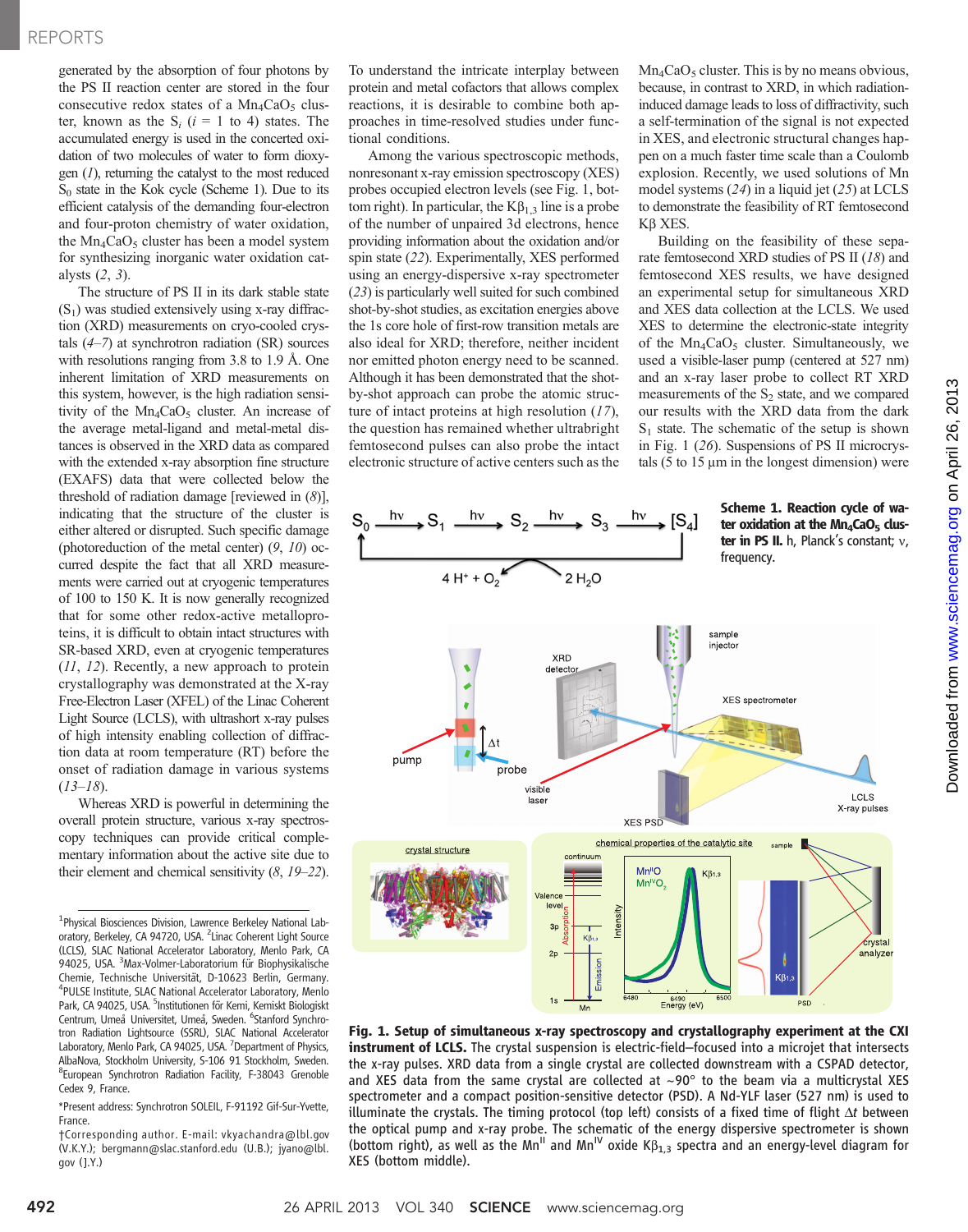injected into the coherent x-ray imaging (CXI) chamber (27) at LCLS using an electrospun liquid microjet  $(25)$  to intersect the x-ray pulses (~50-fs pulse length, peak x-ray dose of ~150 megagray per pulse). We used a Cornell-SLAC pixel array detector (CSPAD) (28) to collect  $XRD$  data. Mn  $K\beta_{1,3}$  XES data were collected simultaneously from the same sample using an energy-dispersive spectrometer at ~90° to the beam direction and a small CSPAD (26).

The dark-adapted PS II microcrystals showed diffraction spots to 4.1 Å in the best cases (fig. S1). Within 5 hours of run time (corresponding to nearly 2,200,000 x-ray shots), we collected 90,000 shots identified as potential hits (16 or more strong Bragg peaks). Out of these, 4663 shots were indexed and integrated (tables S1 and S2). We processed the diffraction data to a resolution of 5.7 Å to generate the electron density map shown in Fig. 2, A and B [the 5.7 Å cutoff was chosen on the basis of the multiplicity and completeness (tables S1 and S2)]. However, we indexed Bragg spots to 4.1 Å resolution, and the signal strength, as measured by  $I/\sigma(I)$  (the ratio of the spot's peak intensity to its standard deviation), was still 1.9 out to 5 Å resolution (table S2).

The improved resolution of the electron density compared with that reported earlier at 6.5 Å resolution (18) is manifested in a more detailed



Fig. 2. Structure deduced from diffraction of micrometer-sized crystals of PS II using sub*–*50-fs x-ray pulses at RT at LCLS. (A)  $2mF_0-DF_c$  electron density map for the PS II complex in the dark  $S_1$  state obtained at LCLS. One monomer of the protein is shown in yellow, and the electron density is contoured at 1.2 $\sigma$  (blue mesh; shown for a radius of 5 Å around the protein). (B) Detail of the same map in the area of the Mn<sub>4</sub>CaO<sub>5</sub> cluster in the dark S<sub>1</sub> state, with mesh contoured at 1.0 $\sigma$  (gray) and 4.0 $\sigma$  (blue). Selected residues from subunit D1 are labeled for orientation; Mn is shown as purple spheres and Ca as an orange sphere (metal positions taken from PDB ID 3bz1).



Fig. 3. Femtosecond XES of PS II. (A) Two-dimensional (2D)  $K\beta_{1,3}$  x-ray emission spectra from microcrystals of PS II collected with a PSD at the CXI instrument using sub–50-fs pulses of about 2 to  $3 \times 10^{11}$  photons per  $\mu$ m<sup>2</sup> and pulse. (B) X-ray emission spectra of a solution of PS II (green curve) and single crystals of PS II (red dashed curve) in the dark state, both collected at the CXI instrument, obtained from the 2D plot in (A) by integration along the horizontal axis. (C) X-ray emission spectra of PS II solutions in the dark state collected at the CXI instrument at RT (green) or collected using SR under cryogenic conditions with a low x-ray dose ("8K intact," light blue) or SR at RT under photoreducing conditions ("RT damaged," pink). The spectrum from  $Mn^UCl<sub>2</sub>$  in aqueous solution collected at RT at the CXI instrument is shown (gray) for comparison.

map allowing for better tracing of the transmembrane helices and of the loop regions in the membrane extrinsic areas of the complex facing the inner compartment of the thylakoid (lumen) and the cytoplasm (stroma). There is good agreement between the 5.7 Å resolution electron density from the XFEL data (Fig. 2A) and previously collected (6) SR data [Protein Data Bank identification number (PDB ID) 3bz1] truncated at 5.7 Å. Despite slight nonisomorphism between the XFEL and SR data sets, the maps have an overall correlation coefficient (CC) of 0.36 (a CC of 0 means no correlation; a CC of 1 indicates full correlation).

The influence of the phasing model on the electron density omit maps was tested by excluding heavy elements (see supplementary materials and fig. S2). The use of random or uniform structure factors instead of the experimental data did not generate any density peaks in the omit maps in the region of the  $Mn_4CaO<sub>5</sub>$  cluster, confirming that the density observed is from the experimental data (fig. S3). It is similar to the density obtained from the SR data but is slightly more compact (Fig. 2B).

Figure 3A shows the  $K\beta_{1,3}$  x-ray emission spectra from PS II crystals collected simultaneously with the XRD data. The spectra average ~20,000 shots, recorded at 7-keV incident energy, that we identified as crystal hits from the XRD data. To illustrate the sensitivity of this measurement, we estimated that the volume of sample probed by x-rays for this spectrum is ~0.3 nl, containing a total of 2 × 10*−*<sup>12</sup> mol Mn. A spectrum using only data from crystals that yield indexable diffraction patterns was computed as well (fig. S4). Both spectra coincide in peak position and shape and differ only in the signal-to-noise (S/N) ratio due to the different number of samples used for each of them. The spectrum of PS II crystals matches very well with the spectrum from dark-adapted PS II solution  $(S_1 \text{ state})$  (8.9 mM Chl, 1 mM Mn, 375,000 individual shots) collected with the same setup at the CXI instrument (Fig. 3B). This implies that the Mn cluster is in the same high-valent state  $(Mn_2$ <sup>III</sup> $Mn_2$ <sup>IV</sup>) in both micrometer-sized crystals and solution and that the crystallization procedure did not alter the native PS II  $S_1$  state.

We used the SR solution data collected at 8 K and at RT to compare the shape and energy position of the spectra. The RT SR spectrum represents a completely photoreduced (damaged) PS II (Fig. 3C, pink), where all Mn is reduced to  $Mn<sup>II</sup>$  and the K $\beta_{1,3}$  peak is shifted toward the position found for  $Mn<sup>H</sup>Cl<sub>2</sub>$  in aqueous solution (Fig. 3C, gray). The 8-K SR spectrum is from an intact PS II  $S_1$  state (Fig. 3C, light blue). It is evident that the XFEL PS II XES data at RT are identical to the intact  $S_1$  state spectrum. Note that we used roughly the same x-ray dose for the XFEL and the SR measurements at RT (total number of photons per sample spot for the SR data and the number of photons per shot for the XFEL data). The result clearly demonstrates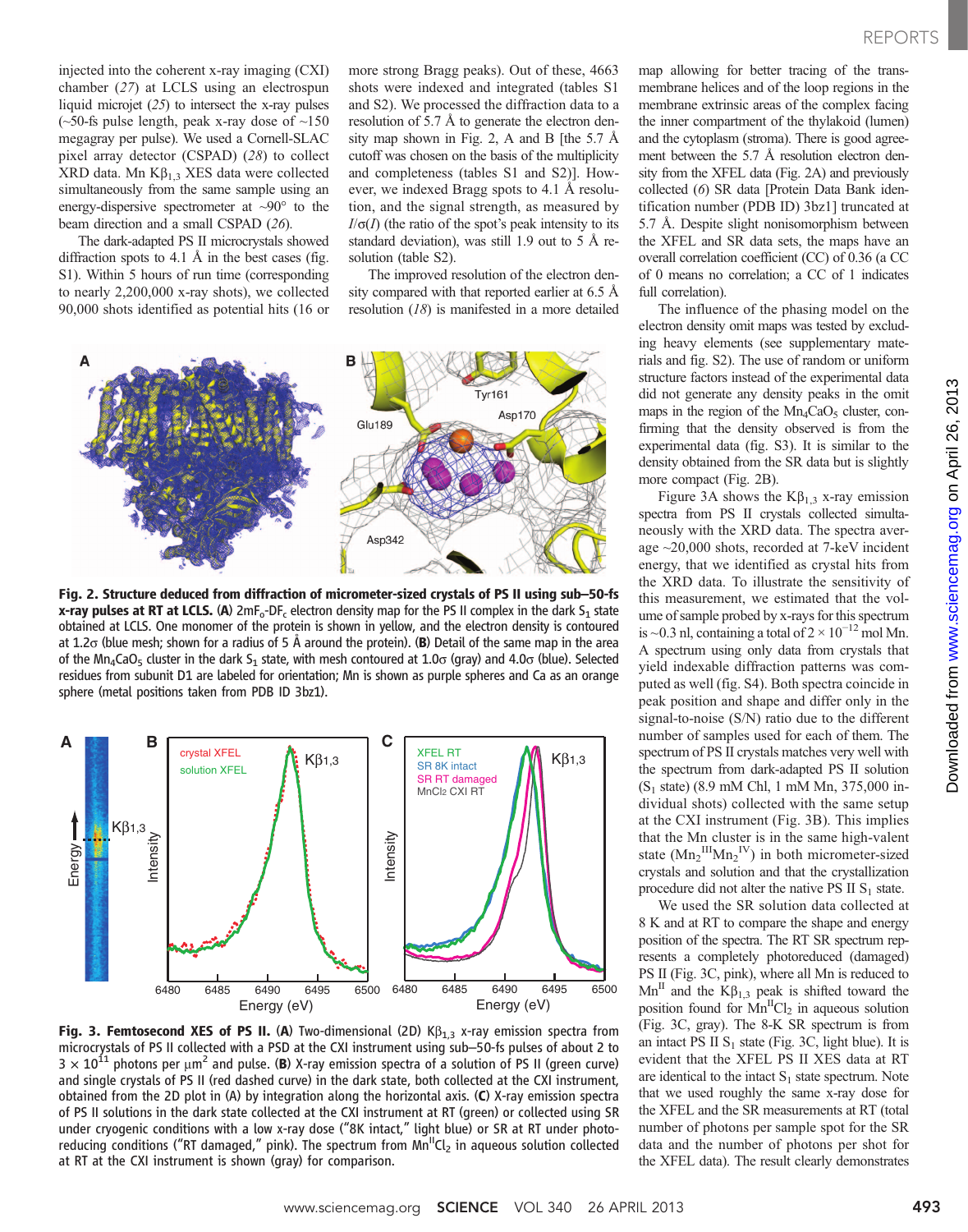

**Fig. 4. Characterization of the illuminated PS II sample.** (A) On-line MIMS measurements of light-induced  $O_2$  yield detected as mixed labeled  $160^{18}$ O species after illumination of photosystem II from Thermosynechococcus elongatus. The data shows that  $>73\%$  of the sample occupies the S<sub>2</sub> state after one illumination. (B) XFEL XES of PS II in the  $S_2$  state. The  $K\beta_{1,3}$  XES data collected from 362 microcrystals of PS II in the first illuminated  $S<sub>2</sub>$  state are shown in blue (asterisks). The XFEL spectrum of microcrystals of PS II in the dark stable  $S_1$  state is shown in green. For comparison, an x-ray emission

spectrum of completely photoreduced ("damaged") PS II collected at RT at a synchrotron is shown in pink. (C) Isomorphous difference map between the XFEL-illuminated (S<sub>2</sub> state) and XFEL-dark (S<sub>1</sub> state) XRD data set in the region of the  $Mn_4$ CaO<sub>5</sub> cluster, with  $F_o-F_o$  difference contours shown at +3 $\sigma$ (green mesh) and  $-3\sigma$  (red mesh); histogram analysis indicates that this map is statistically featureless (fig.  $56$ ). Metal ions of the  $Mn_4$ CaO<sub>5</sub> cluster are shown for orientation as purple (Mn) and orange (Ca) spheres; subunits are indicated in yellow (D1), orange (D2), pink (CP43), and green (PsbO).

that the femtosecond x-ray pulses, under the conditions presented here, can be used to obtain the intact x-ray emission spectrum of the highly reduction-sensitive, damage-prone  $Mn_4CaO<sub>5</sub>$  cluster of PS II at RT. The XES data prove that the XRD data and the electron density are from PS II with a fully intact  $Mn_4CaO_5$  cluster in the  $S_1$ state  $(Mn_2$ <sup>III</sup> $Mn_2$ <sup>IV</sup>) under the conditions of the current experiment.

The confirmation of an intact  $Mn_4CaO<sub>5</sub>$  cluster in PS II at RT allowed us to explore the illuminated state  $(S_2 \text{ state})$  with a visible-laser pump followed by an x-ray laser probe pulse. The crystals were illuminated in situ using the 527-nm output of a Nd–yttrium-lithium-fluoride (Nd-YLF) laser with a delay time between optical and x-ray exposure of  $0.4$  to  $0.5$  s  $(26)$ . Advancement of the PS II sample into the  $S<sub>2</sub>$  state was tested independently with a similar illumination setup coupled to a membrane inlet mass spectrometer (MIMS) using water labeled with oxygen-18. Analysis of the labeled  $O<sub>2</sub>$  produced as a function of the number of laser flashes showed that an  $S_2$  state population of ~80% was achieved with one flash (Fig. 4A and supplementary materials).

Using the same illumination conditions for PS II microcrystals at the CXI instrument, we obtained ~4300 indexed diffraction patterns within a collection time of 53 min (corresponding to ~380,000 shots). Out of these, 1850 diffraction images were included in the data set (XFELilluminated) with a final resolution of 5.9 Å. The statistics for both XFEL-dark and XFELilluminated data sets are given in tables S1 to S3. In parallel with the XRD, we also collected

XES data for these crystals. The resulting spectrum from 362 illuminated microcrystals recorded with an incident energy of 7 keV is shown in Fig. 4B (XFEL  $S_2$ ). Despite the lower S/N ratio of the  $S_2$  state spectrum, because of the fewer number of crystals sampled (a factor of ~50), the spectrum matches well with the x-ray emission spectrum obtained for crystals in the  $S_1$ state. Detection of the expected shift  $(\sim 60 \text{ meV})$ in the x-ray emission spectrum between the  $S_1$ and  $S_2$  states (20) requires a much better S/N ratio. However, it is evident that the XFEL  $S<sub>2</sub>$ state spectrum is different from the damaged spectrum, which clearly demonstrates that the  $Mn_4CaO<sub>5</sub>$  cluster is not photoreduced by our optical illumination pump protocol or the x-ray pulse.

The RT electron density maps of the dark and illuminated states are similar within the error of the resolution, with an overall CC of 0.77. An isomorphous difference map computed between the dark and illuminated data set showed no statistically significant peaks (Fig. 4C and figs. S5 and S6), and closer inspection of the region of the  $Mn_4CaO<sub>5</sub>$  cluster (Fig. 4C) and the stromal electron-acceptor side of the complex (fig. S5B) did not reveal any interpretable features in these regions. This shows that our illumination conditions do not lead to decay or changes in the crystal quality. More importantly, this finding suggests that there are no large structural changes taking place between the  $S_1$ and  $S_2$  states. Although the  $S_1-S_2$  transition is accompanied by a number of changes in carboxylate and backbone vibration frequencies, as detected by infrared spectroscopy (29, 30), the

associated structural changes are most likely too small to be detected by the resolution achieved in the present study.

In summary, we have established that simultaneous XRD and XES studies using ultrashort, ultrabright x-ray pulses at LCLS can probe the intact atomic structure of PS II microcrystals and the intact electronic structure of its  $Mn_4CaO<sub>5</sub>$ cluster at RT. This technique can be used for future time-resolved studies of light-driven structural changes within proteins and cofactors and of chemical dynamics at the catalytic metal center under functional conditions. We expect that this method will be applicable to many metalloenzymes, including those that are known to be very sensitive to x-ray photoreduction and radiation damage, and over a wide range of time scales, starting with femtoseconds.

#### References and Notes

- 1. G. Renger, in Photosynthesis: Plastid Biology, Energy Conversion and Carbon Assimilation, J. J. Eaton-Rye, B. C. Tripathy, T. D. Sharkey, Eds. (Springer, Dordrecht, Netherlands, 2012), pp. 359–414.
- 2. J. S. Kanady, E. Y. Tsui, M. W. Day, T. Agapie, Science 333, 733 (2011).
- 3. S. Mukherjee et al., Proc. Natl. Acad. Sci. U.S.A. 109, 2257 (2012).
- 4. A. Zouni et al., Nature 409, 739 (2001).
- 5. K. N. Ferreira, T. M. Iverson, K. Maghlaoui, J. Barber, S. Iwata, Science 303, 1831 (2004).
- 6. A. Guskov et al., Nat. Struct. Mol. Biol. 16, 334 (2009).
- 7. Y. Umena, K. Kawakami, J. R. Shen, N. Kamiya, Nature 473, 55 (2011).
- 8. J. Yano, V. K. Yachandra, *Inorg. Chem.* 47, 1711 (2008).
- 9. J. Yano et al., Proc. Natl. Acad. Sci. U.S.A. 102, 12047 (2005).